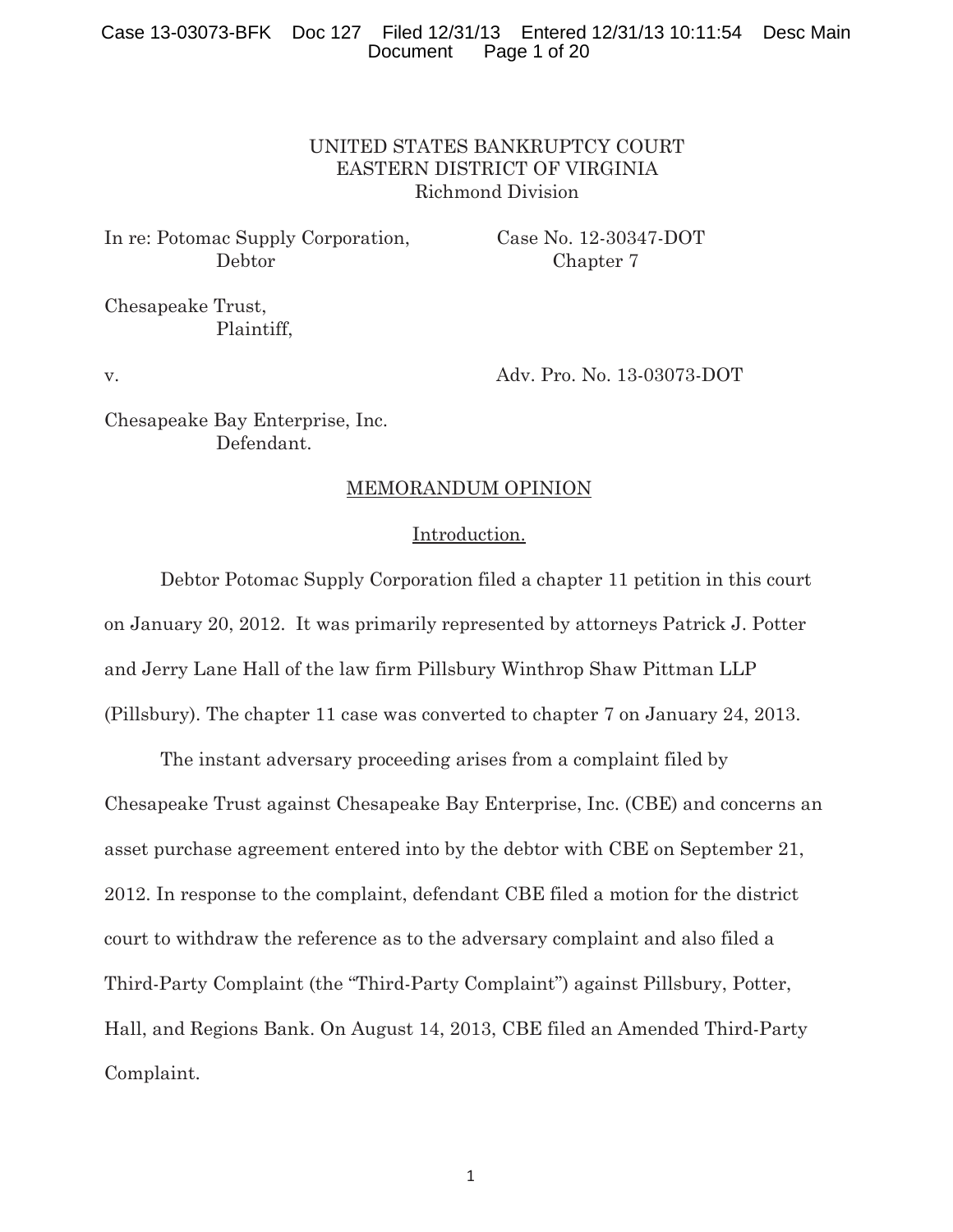#### Case 13-03073-BFK Doc 127 Filed 12/31/13 Entered 12/31/13 10:11:54 Desc Main Page 2 of 20

In this opinion, the court rules upon the motion of third-party defendants Pillsbury and Potter to dismiss counts VII and VIII of CBE's Third-Party Complaint. (Counts VII and VIII of the Third-Party Complaint are identical to counts VI and VII of CBE's Amended Third-Party Complaint.) For reasons stated in this opinion, Pillsbury's and Potter's motion to dismiss these counts is granted with prejudice.

#### Background.

Debtor, which was founded in 1948, operated as a sawmill and building supply company that over the years of its operations came to include pallet manufacturing, wood preservation, home specialty product manufacturing and woody biomass processing for alternative home heating energy. In 2009 debtor entered financing arrangements with Regions Bank, which included several multimillion dollar loans by Regions to debtor. On January 20, 2012, the total amount due on the loans was greater than 17 million dollars. On that date, because debtor's financial difficulties prevented it from continuing to service the Regions debt, debtor filed the chapter 11 bankruptcy petition in this case.<sup>1</sup> Debtor's assets consisted of its plant, equipment and machinery, inventory, accounts receivable, and real estate. Most of the assets were encumbered by the Regions loans.

Because debtor's business operations could not be sustained in the chapter 11, debtor's counsel filed motions to provide for an auction of substantially all of

-

 $1$  In its motion to convert the case to chapter 7, Regions claimed that the current outstanding balance due on the loan as of the petition date was approximately \$17,655,722. On May 22, 2012, Regions filed a proof of claim in the case, stating that the amount due on the petition date was \$17,695.880.57.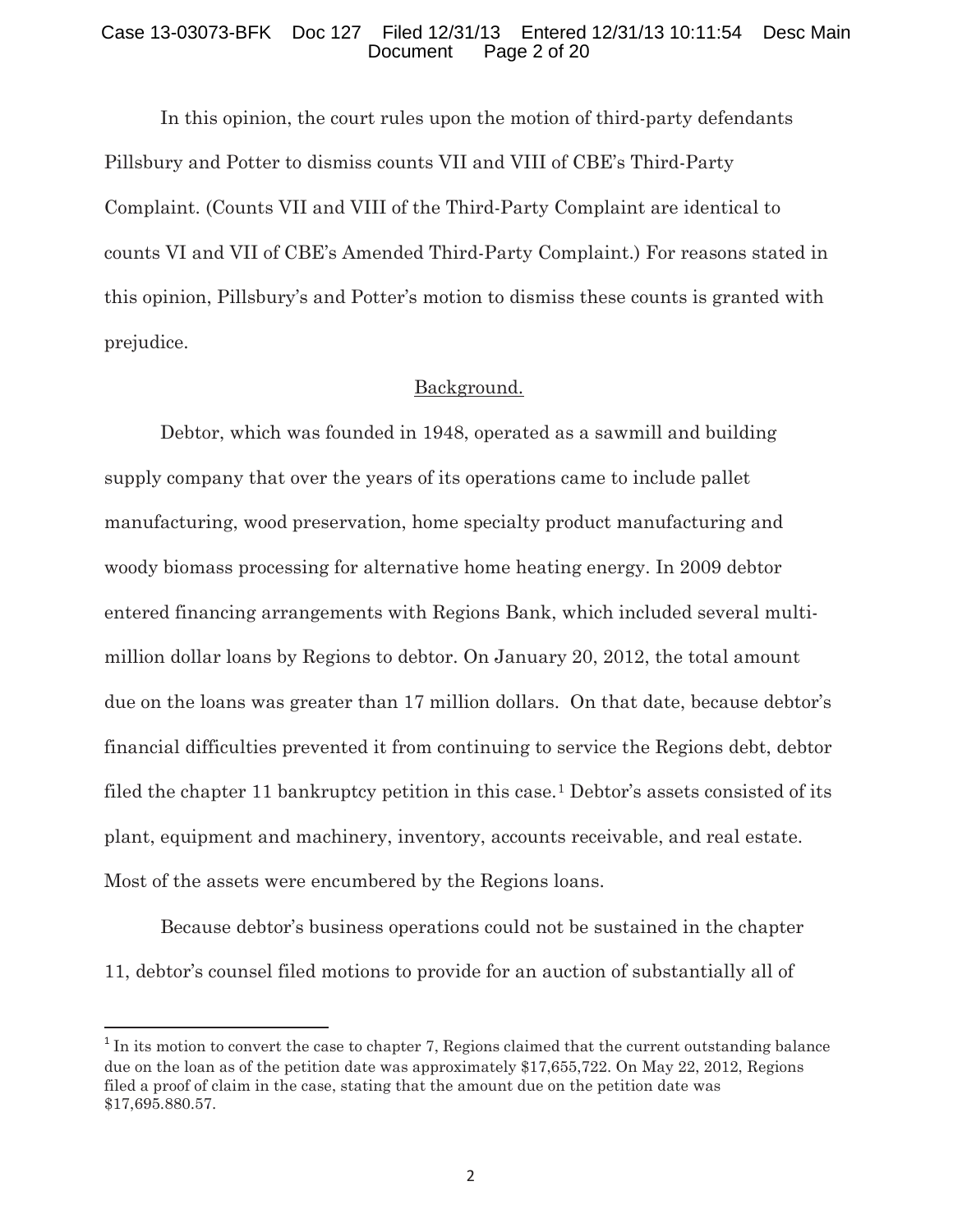#### Case 13-03073-BFK Doc 127 Filed 12/31/13 Entered 12/31/13 10:11:54 Desc Main Page 3 of 20

debtor's assets. Under the auction procedures put in place, the due date for bids was September 17, 2012. However, on the due date, debtor, its counsel Pillsbury, Regions, and the official committee of unsecured creditors believed that all bids that had been received were "woefully inadequate." On September 20 debtor's counsel filed an auction supplement stating that the auction process "was adjourned without date . . . ."

#### CHEASPEAKE BAY ENTERPRISE (CBE)

 Plaintiff Chesapeake Trust pleads in its complaint in this adversary proceeding that CBE is a Virginia Corporation formed in February 2012 and that at least one of its purposes was to acquire the assets of the debtor Potomac. CBE's officers are Merthia Haynie, president, and Philip J. Haynie, vice-president. Townsend Jackson served as lead negotiator for CBE in negotiations to acquire debtor's assets in the bankruptcy case. Craig Jackson, a relative of Townsend Jackson, was also involved in these negotiations.

 On April 5, 2012, CBE retained counsel to represent it in connection with a potential purchase of debtor's assets. Between April and September 2012, CBE and debtor negotiated an arm's length asset purchase agreement. During this period, CBE sought financing for the purchase. On September 21, 2012, CBE and debtor signed an asset purchase agreement that had been prepared by Pillsbury and CBE's counsel at the time. Pursuant to this agreement, on September 17 and 18, 2012, CBE wired a total of \$500,000 to Pillsbury, which deposited the funds in its trust account.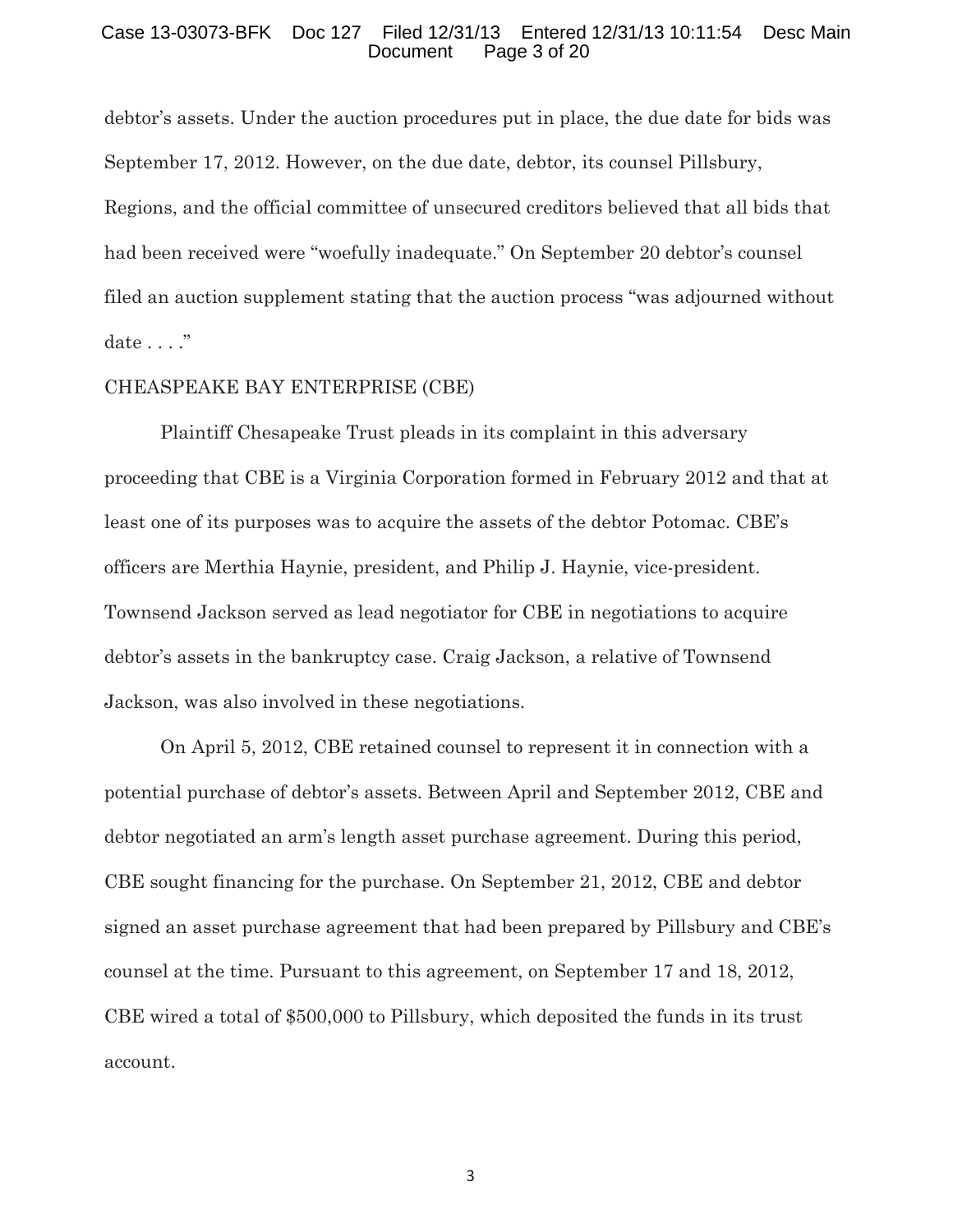#### Case 13-03073-BFK Doc 127 Filed 12/31/13 Entered 12/31/13 10:11:54 Desc Main Page 4 of 20

 For reasons that are the subject of the underlying adversary proceeding, the asset purchase agreement between debtor and CBE did not close, and on November 6, 2012, debtor's assets were sold to Potomac Supply LLC, an affiliate of American Industrial Products.

Pillsbury has retained CBE's purchase deposit of \$500,000, and a major issue in the underlying adversary proceeding is whether CBE is entitled to the return of the deposit. The deposit was the subject of an order entered by the court in the chapter 11 case on November 13, 2012. (Docket 485) This order, entitled "Order On Agreed Motion To Settle Superpriority Administrative Claim of Regions Bank And Approve Distribution of Sale Proceeds", provided for distribution of funds received from the liquidation of assets in the case.

Paragraph 5 of the November 13 order also provided for distribution of the CBE deposit. It stated that all of debtor's interest in the CBE deposit would be assigned to Pillsbury, subject to the following: a) from the deposit Pillsbury was entitled to its reasonable fees and expenses incurred in prosecuting or defending litigation to recover the CBE deposit; b) after recovery of the deposit, Pillsbury was entitled to recover up to \$240,000; c) any excess recovery from the deposit would be divided equally by Pillsbury, Regions, and unpaid administrative expenses; any remaining excess would be paid to unsecured claims.

On January 24, 2013, the court entered a consent order converting debtor's case to a chapter 7. The order converting the case stated that conversion would not affect the rights of the parties to the Settlement Order of November 13, 2012, and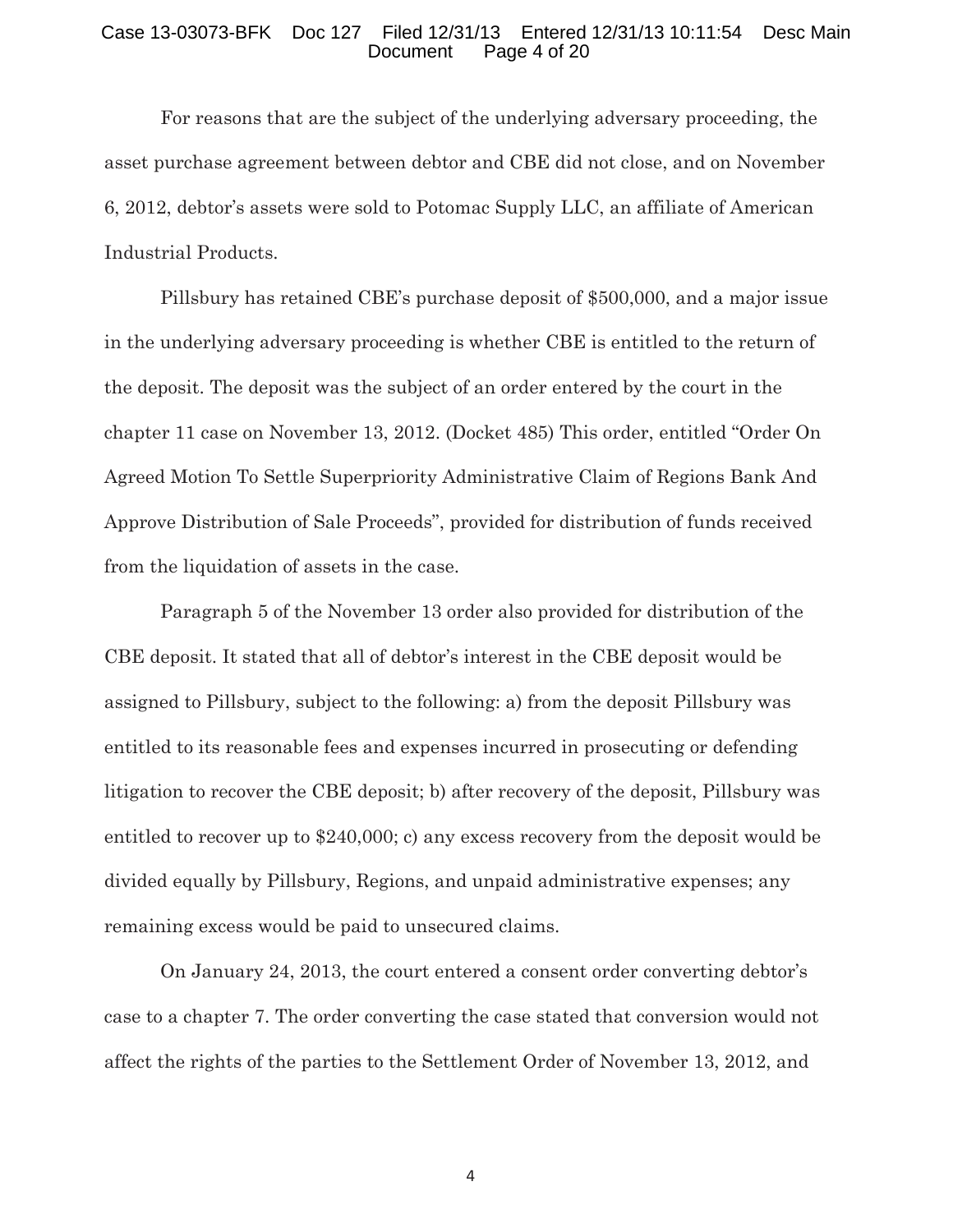specifically preserved those rights. Paragraph 8 of the conversion order further

provided that:

[t]o ensure that the provisions of the Settlement Order are honored, all right, title and interest in and to any cause of action, claim or defense relating to funds held and owned by Pillsbury (as provided in the Settlement Order) against Chesapeake Bay Enterprise, Inc. or any person claiming ownership of or an interest in such funds shall be placed in a trust over which Pillsbury shall be trustee and subject to the trust agreement attached at Exhibit A. To avoid any misunderstanding, all such causes of action, claims or defenses are not and shall not be deemed property of the estate (and shall be deemed contributed to the Trust upon entry of this Order and signing of the Trust Agreement by Pillsbury), but shall remain subject to the Court's jurisdiction pursuant to the Settlement Order and this Order.

The order specifies that these funds are not property of the estate. Exhibit A incorporated a liquidating trust agreement and declaration of trust dated January 24, 2013, entered into by debtor, Pillsbury, as trustee, and Regions Bank and the unsecured creditor's committee as beneficiaries. The trust agreement created a trust referred to as the Chesapeake Deposit Liquidating Trust (Chesapeake Trust).

# ADVERSARY PROCEEDING 13-03073

 The instant adversary proceeding was initiated on April 9, 2013, by complaint filed by Chesapeake Trust, plaintiff, against Chesapeake Bay Enterprise, Inc., defendant. The gravamen of the complaint is Chesapeake Trust's asserted entitlement to retain the CBE deposit of \$500,000, plus \$500,000 additional deposit that plaintiff asserts was to be paid by CBE pursuant to the asset purchase agreement. On April 23, 2013, CBE filed its answer to the complaint and also filed a motion to the district court for withdrawal of the reference. CBE's motion to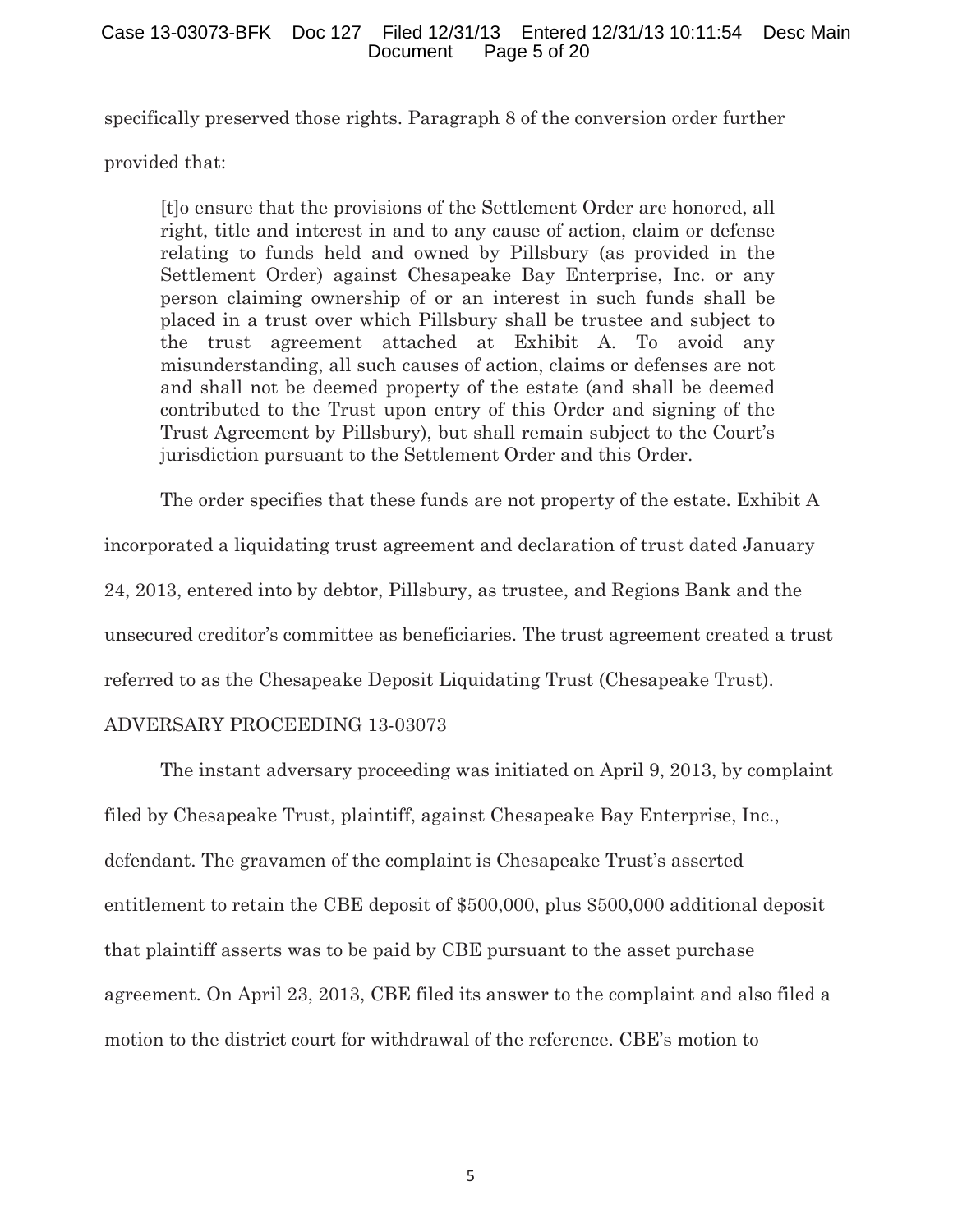## Case 13-03073-BFK Doc 127 Filed 12/31/13 Entered 12/31/13 10:11:54 Desc Main Page 6 of 20

withdraw the reference remains pending in the district court.<sup>2</sup>

 Also on April 23, CBE filed the eight count Third-Party Complaint against Pillsbury, Hall, Potter, and Regions. (Docket 7) The third-party defendants filed motions to dismiss all counts. After the court held hearings and heard argument on the dismissal motions, the court ordered dismissal of certain counts, allowing CBE leave to amend its third party complaint. On August 14, 2013, CBE filed its Amended Third-Party Complaint.

# Motion To Dismiss Counts VII and VIII.

 Pillsbury and Potter are the named defendants in Counts VII (defamation *per se*) and VIII (insulting words) of the Third-Party Complaint. On June 12, 2013, these defendants filed a motion to dismiss both counts. (Docket 35). The court heard argument on the dismissal motion on July 9, 2013, and reserved ruling. Subsequently, the parties have filed briefs.

# Additional Findings of Fact.

 Except where otherwise indicated, the court takes judicial notice of the additional facts below. See, e.g., Katyle v. Penn Nat'l Gaming, Inc., 637 F.3d 462, 466 (4th Cir. 2011) ("We may consider as well other sources that courts ordinarily examine when ruling on a Rule  $12(b)(6)$  motion to dismiss . . . 'in particular, documents incorporated into the complaint by reference, and matters of which a court may take judicial notice.'" (quoting *Tellabs, Inc. v. Makor Issues & Rights, Ltd.*, 551 U.S. 308, 322 (2007))); *see also Burke v. Clarke*, 2012 WL 5921168, at \*3

<u>.</u>

 $2$  3:13-cv-00344-JAG.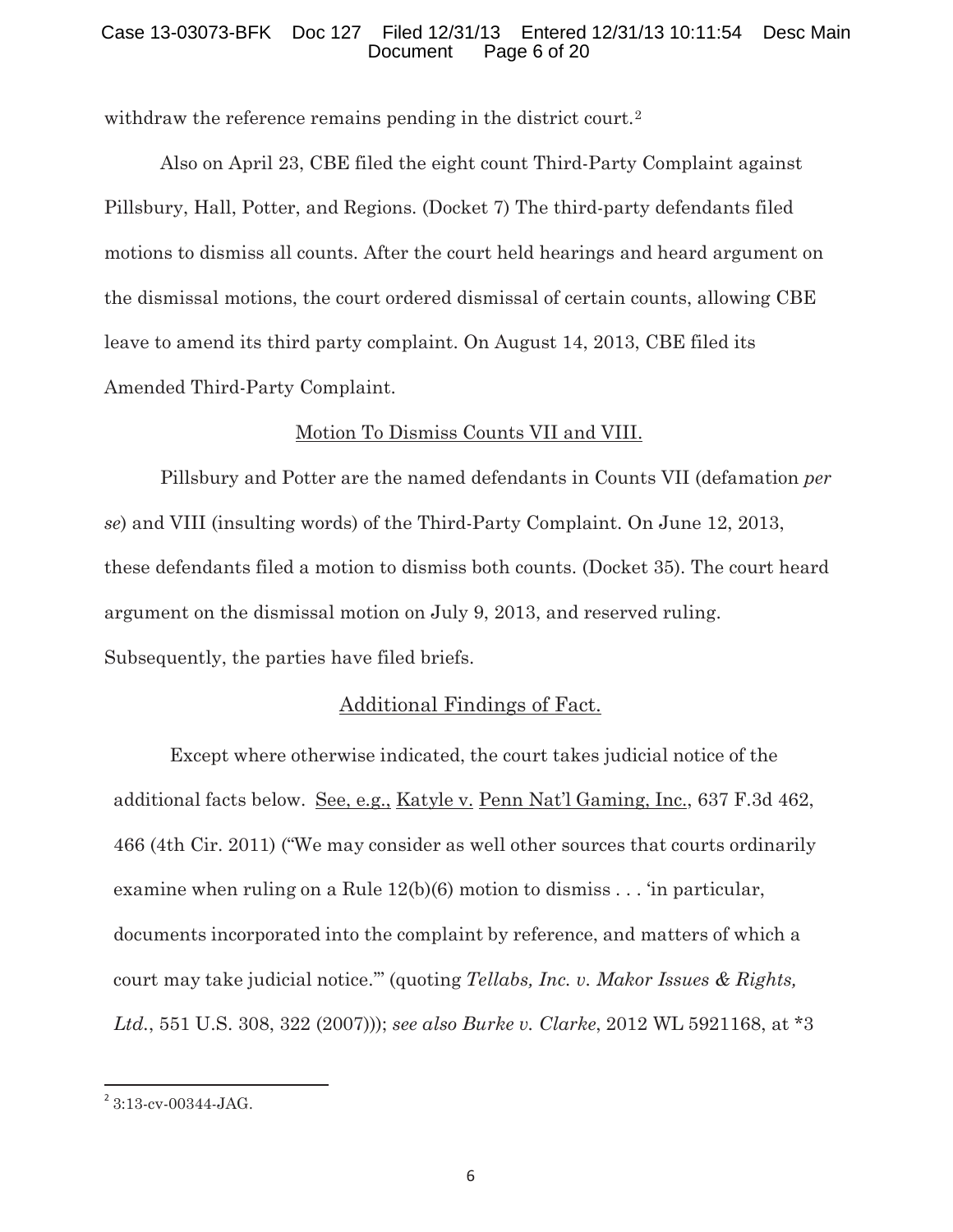#### Case 13-03073-BFK Doc 127 Filed 12/31/13 Entered 12/31/13 10:11:54 Desc Main Page 7 of 20

n.2 (E.D. Va. Nov. 26, 2012.

On August 17, 2012, the court approved debtor's proposed procedures to sell its operations to the highest and best bidder. The procedures required the debtor to consult with Regions and the creditors' committee on matters involving the efforts to sell its operations.

On September 26, 2012, the debtor moved for court approval of an agreement to sell its operations to CBE. On October 2, 2012, CBE's attorney at the time notified debtor's counsel that CBE's proposed lender had ceased working on the loan. Third-Party Complaint ¶ 47.3 On November 13, 2012, the court approved debtor's sale of its operations to Potomac Supply LLC (an entity unaffiliated with the debtor) pursuant to § 363 of the Bankruptcy Code, 11 U.S.C. § 363.4

On November 27, 2012, CBE, through new counsel, attorney Larry Katz, filed a motion to reconsider the court's order approving the sale to Potomac Supply LLC. The bases for reconsideration cited in paragraphs 9 and 10 of the motion included the absence of financing contingencies and CBE's ability to immediately close on a \$15 million purchase agreement.

On November 28, 2012, Potter sent an email to Katz, the full text of which reads as follows:

Subject: PSC

Larry

<u>.</u>

I hope this finds you well.

<sup>&</sup>lt;sup>3</sup> This allegation is taken as true for purposes of the motion to dismiss. See textual discussion following footnote 6 below.

<sup>4</sup> All subsequent references to the Bankruptcy Code are to 11 U.S.C. §§ 101 through 1532.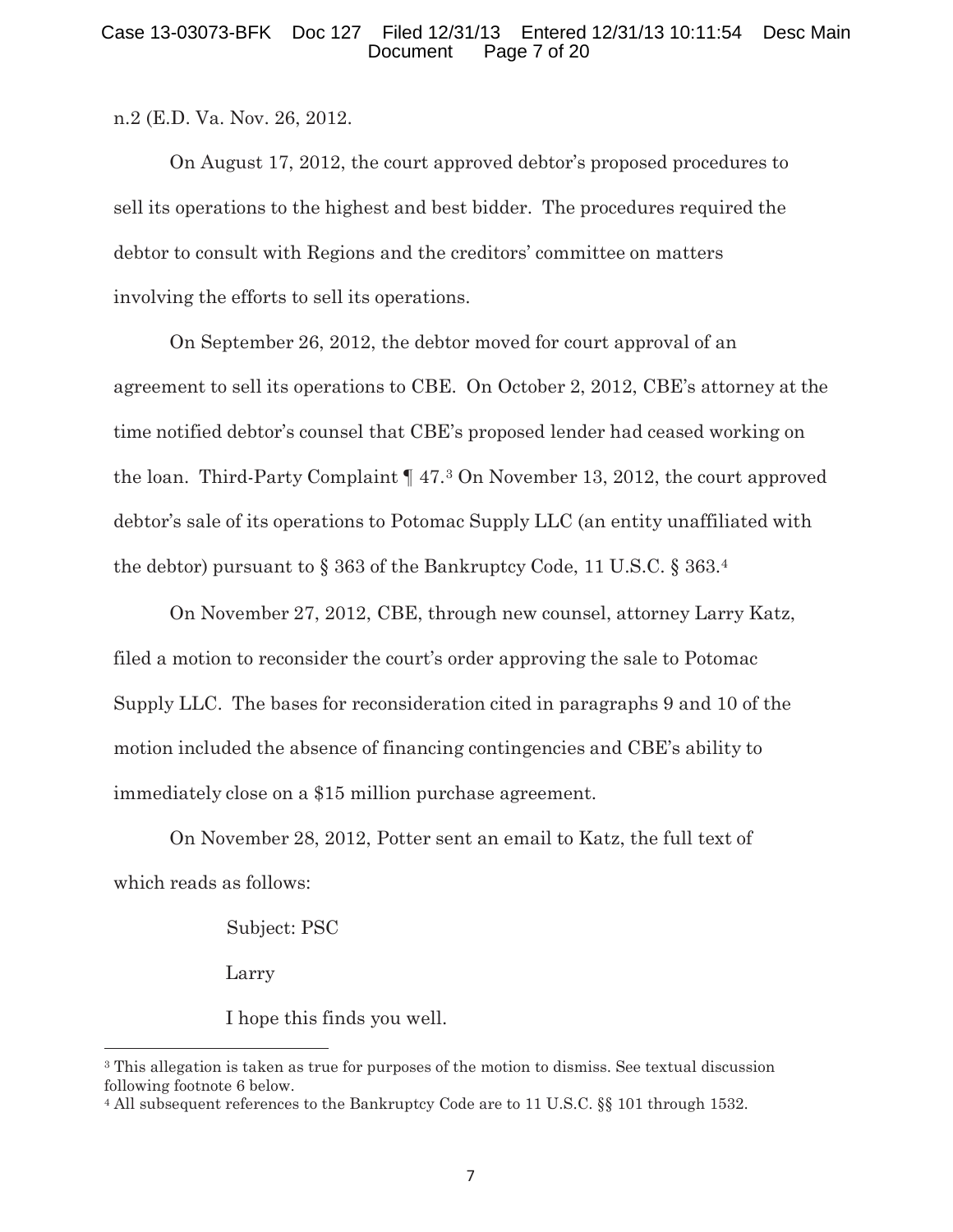We have received motions that you filed on behalf of your clients last night.

The reconsideration motion was missing two exhibits - - (1) the \$15 million APA, and (2) a statement showing proof of funds in a bank account titled in the name of Chesapeake [Bay].

Just so that I can say I professionally analyzed the motion and assessed its likelihood of success, I would appreciate your sending me these exhibits.

In the meantime, I can send you all of the fraudulent financing proposals we received from your client if you would like. Something tells me they didn't share those with you, or information on the other governmentcontracting fraud problems that folks in the group had with the Feds.

Either way, please send the omitted exhibits so that I can do my job appropriately.

Best.

Patrick [Potter]

In its Third-Party Complaint, CBE alleges that the above email from Potter to

Katz is defamatory. Third-Party Complaint ¶ 75. CBE further alleges that: (a) the

contents of Potter's email were repeatedly published before and after November

28, 2012; and (b) "additional malicious statements about [CBE], PJ and Merthia"

were made by Pillsbury to "others, including William T. Carden, Sr." Third-Party

Complaint ¶ 76.5

<u>.</u>

<sup>&</sup>lt;sup>5</sup> The Amended Third-Party Complaint differs slightly from the Third-Party Complaint as to the publication. It states that the allegedly defamatory email was forwarded to "disinterested thirdparties, including counsel for Regions, counsel for the Committee…, Alex C. Fisch, Stacy Carden, Bill Carden, Jr., and Bill Carden, Sr." In addition, the allegation as to the date of publication was removed.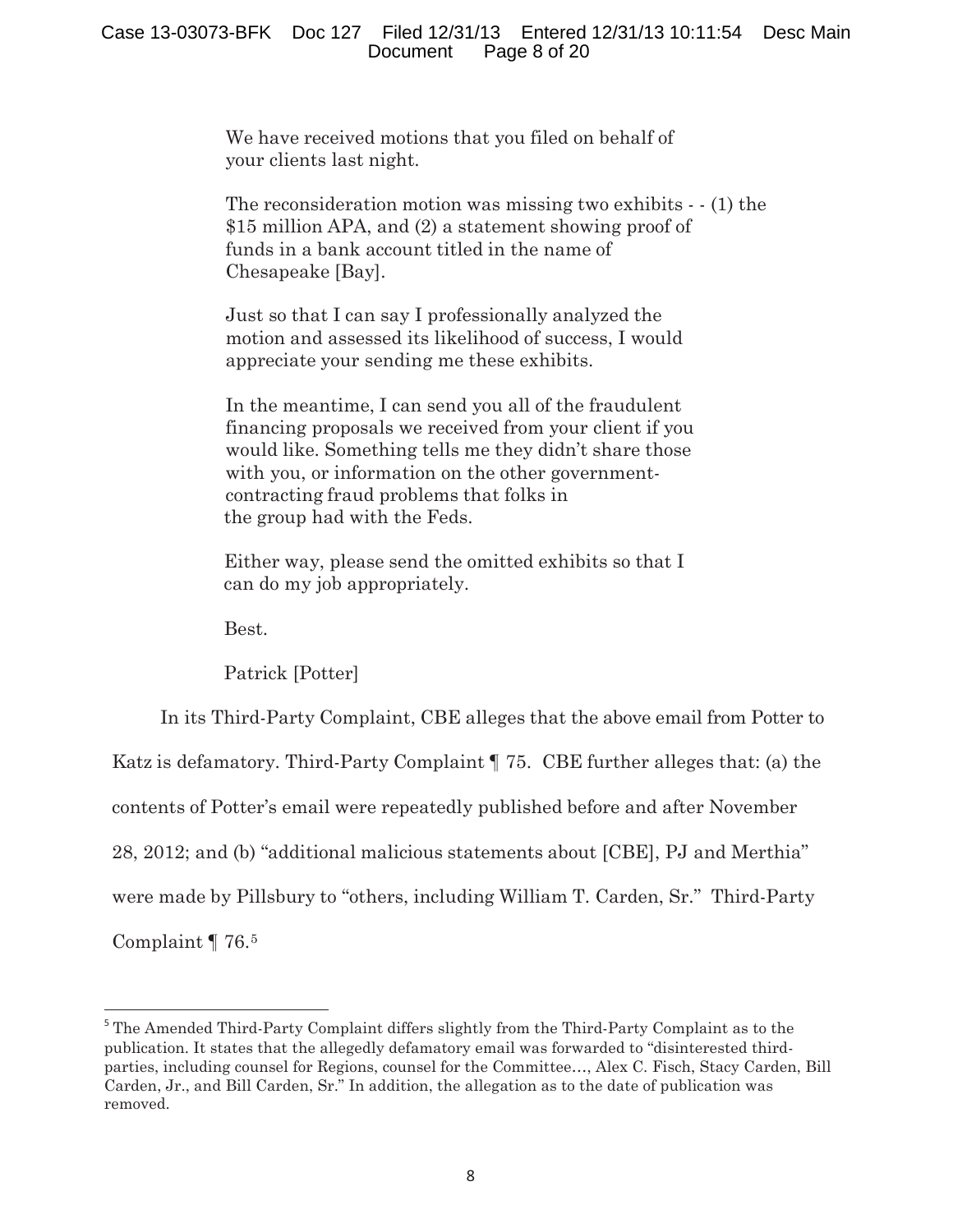# Position of the Parties.

#### **Pillsbury and Potter**

Pillsbury and Potter contend that the absolute judicial privilege applies to their alleged statements. They argue that the privilege has only two requirements: The allegedly defamatory statements must have been (i) made in connection with a judicial proceeding and (ii) they must be relevant to the judicial proceeding. *See, e.g.,* David M. Irvine, *Exploring the Reach of the Absolute Judicial Privilege in Defamation Cases*, 24 J. of Civil Litig. 549 (Winter 2012-13), at 549 (analyzing Virginia's application of the absolute privilege and stating: "The doctrine is grounded in the policy rationale of encouraging unrestricted speech in litigation." (footnote omitted); *see also Restatement (Second) of Torts* § 586 (1977) ("An attorney at law is absolutely privileged to publish defamatory matter concerning another in communications preliminary to a proposed judicial proceeding, or in the institution of, or during the course and as a part of, a judicial proceeding in which he participates as counsel, if it has some relation to the proceeding."); *Mansfield v. Bernabei*, 727 S.E.2d 69, 75 (Va. 2012) (adopting the Restatement approach, "as well as the additional requirement that the disclosure be made only to interested persons.") The court in *Mansfield* also noted that the Restatement approach is consistent with Virginia's policy of "encouraging compromise and settlement." *Id*. at 74.

Pillsbury and Potter also argue that the only statements identified with specificity in the Third-Party Complaint are those contained in Potter's November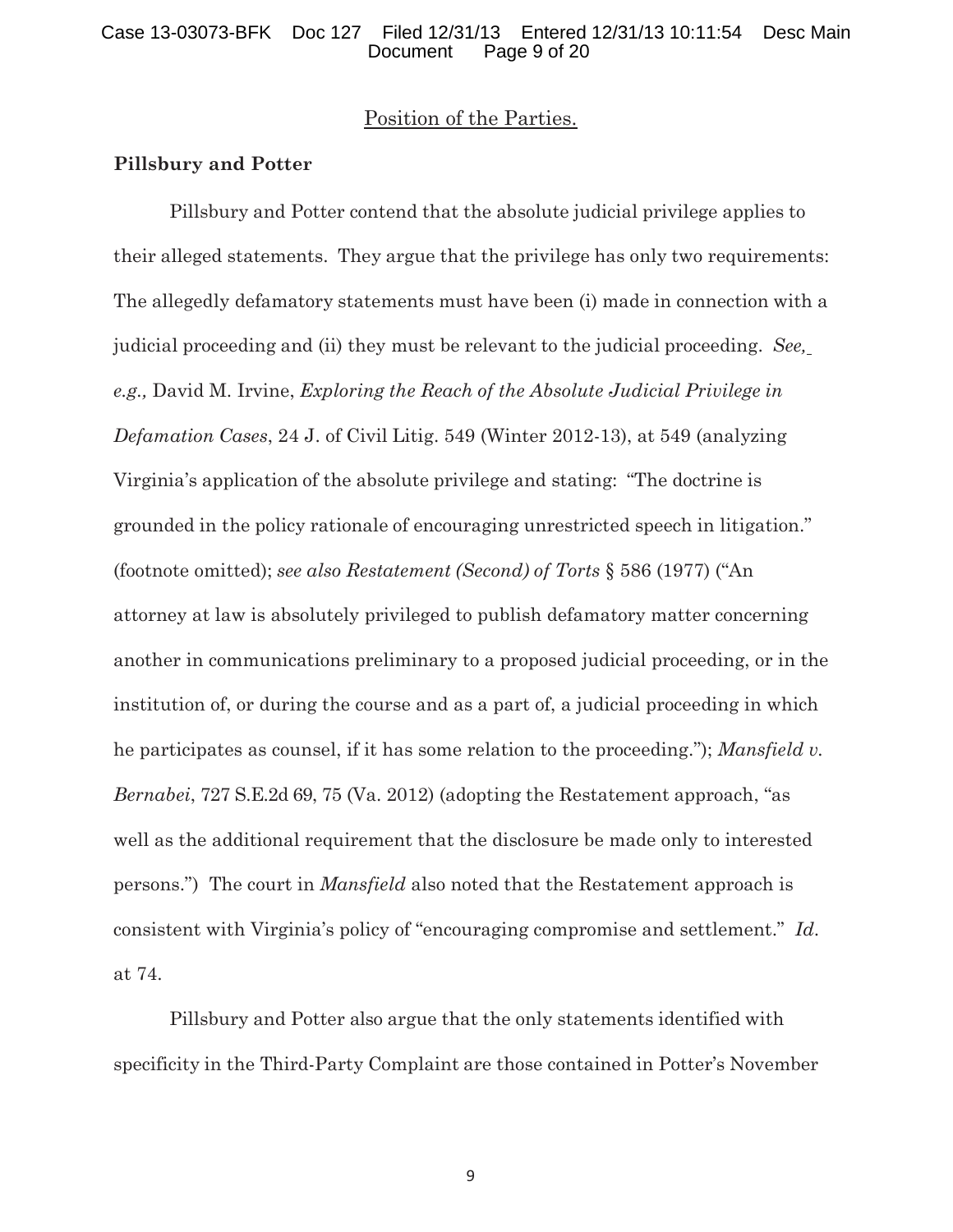#### Case 13-03073-BFK Doc 127 Filed 12/31/13 Entered 12/31/13 10:11:54 Desc Main Page 10 of 20

28 email. On its face, Potter's email was made in connection with and related to judicial proceedings—i.e., the debtor's chapter 11 bankruptcy case, the debtor's efforts to sell its operations pursuant to § 363 of the Bankruptcy Code, and CBE's motion to set aside this court's order approving the sale to Potomac Supply, LLC. Therefore, they argue that the statements at issue were protected by an absolute privilege, and counts VII and VIII of the Third-Party Complaint must be dismissed.

#### **Chesapeake Bay Enterprise**

CBE asserts that the absolute privilege does not apply. Its opposition memorandum identified only two elements that must be proven to establish the privilege: the same two cited by Pillsbury and Potter. ("For absolute judicial privilege to attach, the communications at issue must be made in a judicial proceeding and must be 'material, relevant or pertinent' to the issues of the judicial proceeding.") Docket 58.

During oral argument on July 9, however, CBE's counsel added a further requirement—namely, that the alleged defamatory statement be published only to parties interested in the judicial proceeding. *See* July 9 Hr'g. Tr. 16:6–13 (relying on *Mansfield* and *Harrell v. Colonial Holdings, Inc.,* 923 F. Supp. 2d 813 (E.D. Va. Feb. 12, 2013), for the third element). According to CBE, Potter's email fails to satisfy any of the required elements.

First, CBE contends that the absolute privilege does not apply to written correspondence but rather is limited to statements made in pleadings, and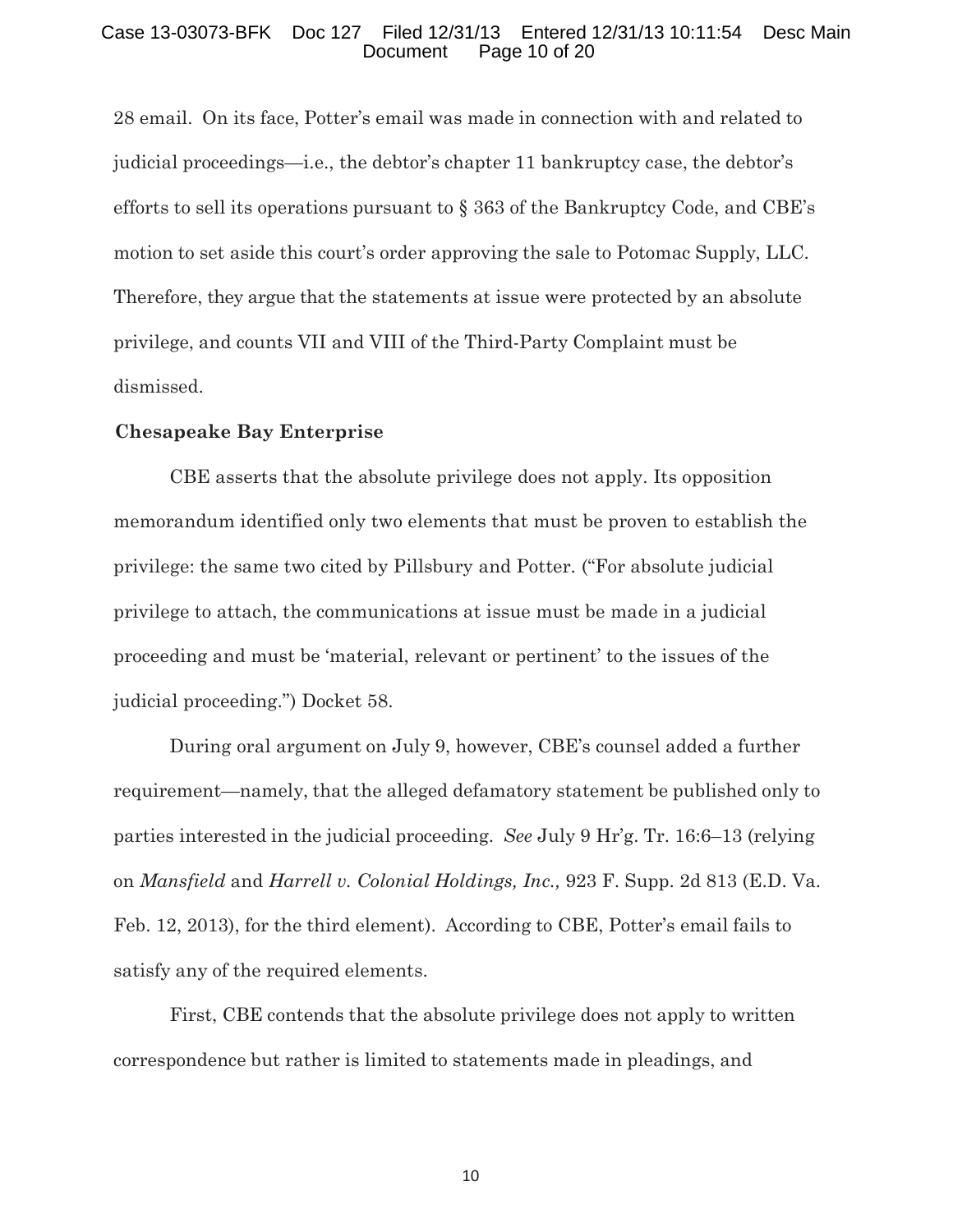#### Case 13-03073-BFK Doc 127 Filed 12/31/13 Entered 12/31/13 10:11:54 Desc Main Page 11 of 20

during hearings or depositions.

Second, isolating the fifth paragraph of Potter's email (addressing "false financing proposals" and fraud issues of "folks in the group"), CBE contends that those statements were "gratuitous" and "irrelevant" to any ongoing judicial proceedings.

Third, CBE contends that the privilege does not apply because Potter's email was sent to parties disinterested in the judicial proceeding, namely (a) the debtor and its investment banker, (b) Regions' counsel, and (c) committee counsel.

Separately, relying upon *Rodarte v. Wal-Mart Associates, Inc.,* 6:12-CV-00055, 2013 WL 1898999, at \*7 (W.D. Va. May 6, 2013), CBE makes the procedural argument that the court lacks sufficient information to determine whether the requirements of the absolute privilege have been satisfied.

Finally, CBE asserts that paragraph 76 of the Third-Party Complaint sufficiently alleges instances of defamation other than Potter's November 28 email.

# Discussion and Conclusions of Law.

# **FACTUAL BASIS FOR GRANTING DISMISSAL**

Contrary to CBE's argument, the court finds that there are sufficient facts to support a ruling on a dismissal motion that the requirements of the absolute privilege are satisfied. Notably, CBE has failed to identify any further facts necessary to a ruling. The district court's decision in *Rodarte v. Wal-Mart* does not support CBE's argument for three reasons.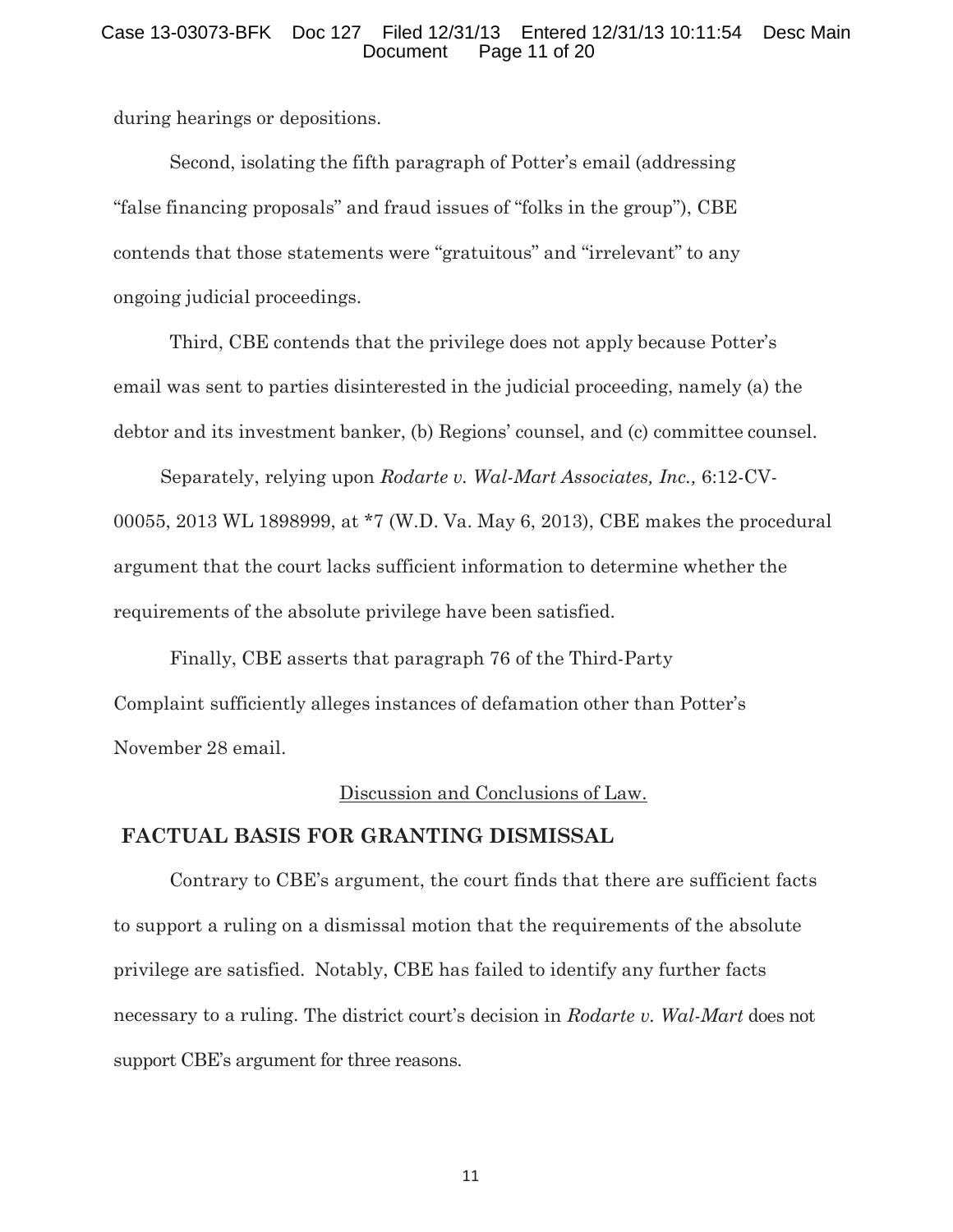#### Case 13-03073-BFK Doc 127 Filed 12/31/13 Entered 12/31/13 10:11:54 Desc Main Page 12 of 20

First, the defendant in *Wal-Mart* allegedly defamed an individual prior to the commencement of any judicial proceeding. Here, at the time of Potter's email, three judicial proceedings were ongoing: (i) the debtor's chapter 11 case, (ii) the § 363 sale proceedings, and (iii) CBE's motion to set aside the court's order approving the sale to Potomac Supply LLC.

Second, the court in *Wal-Mart* stated that if all facts necessary to determine the affirmative defense of absolute privilege are properly before the court on a motion to dismiss, then the court can determine the matter. *See Wal-Mart* at \*7. As discussed below, all facts necessary to evaluate the parties' positions are before the court at this time.

Third, in *Wal-Mart* the court plainly lacked the facts necessary to determine whether Wal-Mart's allegedly defamatory comments were made with the good faith belief that litigation would be commenced. *See id.* at \*6-7 ("The question is whether the proceeding is contemplated [by Wal-Mart] in good faith . . . . There is not enough information on the face of the Amended Complaint to decide whether Wal-Mart can meet its burden of proving the affirmative defense of absolute privilege."). Good faith is not a required element of the absolute privilege in cases involving post-judicial proceedings, and such a finding is therefore unnecessary because in this case judicial proceedings had already commenced when the disputed statements were made. *Wal-Mart* supports a finding that in ruling upon Potter and Pillsbury's motion to dismiss based on absolute privilege, the court may rely upon CBE's Third-Party Complaint and those facts of which the court takes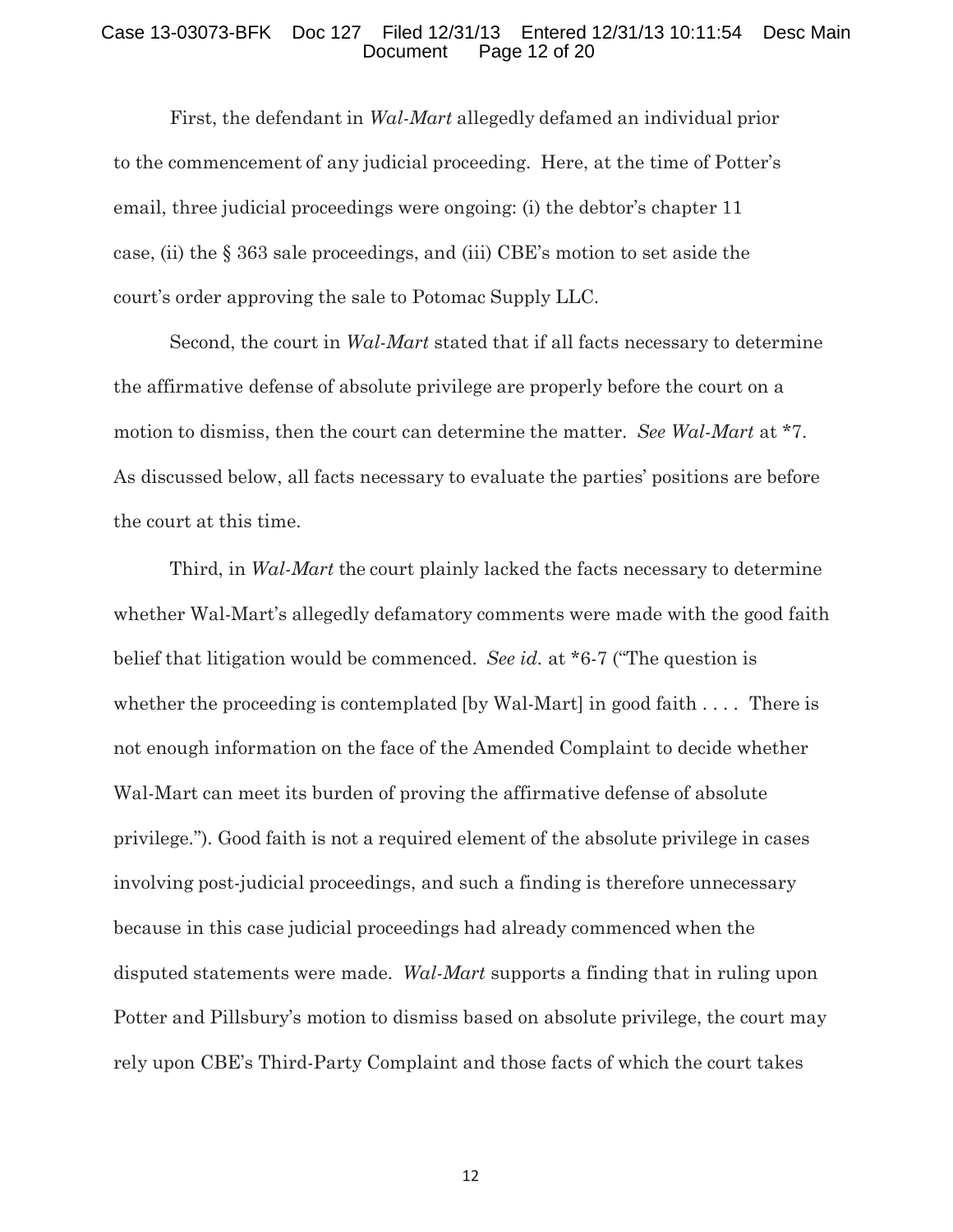#### Case 13-03073-BFK Doc 127 Filed 12/31/13 Entered 12/31/13 10:11:54 Desc Main Page 13 of 20

judicial notice.

# **ABSOLUTE JUDICIAL PRIVILEGE**

Under Virginia law, the absolute judicial privilege applies to alleged defamatory statements (i) made in connection with a judicial proceeding, and (ii) relevant to the judicial proceeding. *See Donohoe Constr. Co. v. Mount Vernon Assocs*., 369 S.E.2d 857, 860 (Va. 1988) (the absolute privilege is "broad and comprehensive, including within its scope all proceedings of a judicial nature, and includes any proceeding for the purpose of obtaining such remedy as the law allows" (citation omitted)). *See also, e.g.,* Irvine, *Exploring the Reach of the Absolute Judicial Privilege in Defamation Cases*, *supra* at 549 (article focusing solely on the absolute privilege in Virginia). This is consistent with the *Restatement (Second) of Torts* § 586.

Virginia case law has not prescribed a requirement that statements made in and relevant to an ongoing judicial proceeding also not be published to third parties. *Mansfield* and *Colonial Holdings*, cited by CBE for that proposition, are inapplicable because those decisions involved alleged defamatory statements made prior to commencement of a judicial proceeding. *See Colonial Holdings*, 923 F. Supp. 2d at 823 ("Additionally, *pre-litigation* settlement communications enjoy absolute privilege from defamation claims, as long as the communication is made only to 'interested persons.'" (citing *Mansfield*, 727 S.E.2d 69, 75 (a pre-litigation defamation case))) (emphasis added).

In any event, according to CBE at the July 9 hearing, Potter sent his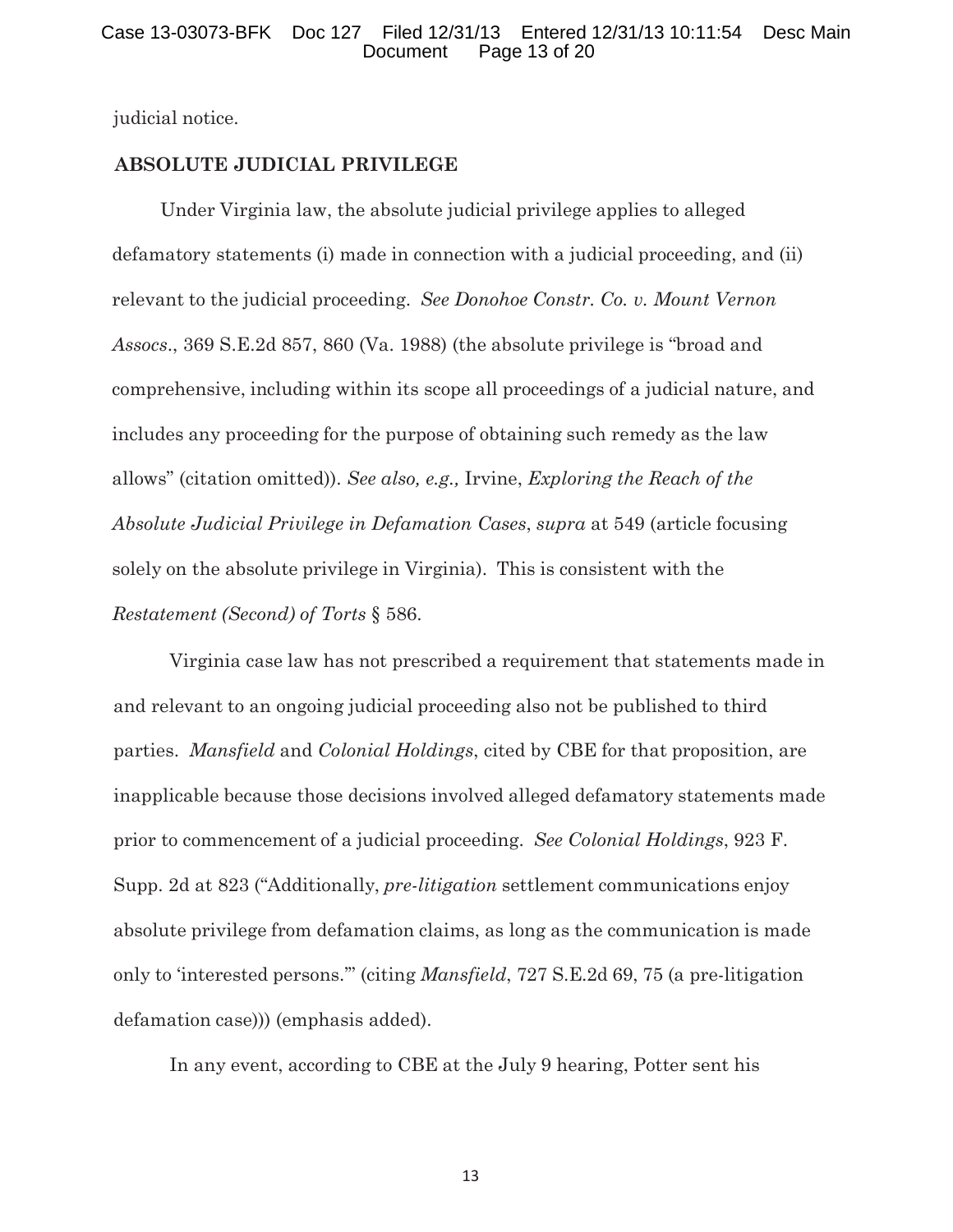#### Case 13-03073-BFK Doc 127 Filed 12/31/13 Entered 12/31/13 10:11:54 Desc Main Page 14 of 20

November 28 email to the debtor, its investment banker, Regions, and the committee. Those were all interested parties under Section 1109(b) of the Bankruptcy Code. Because the email was sent to interested parties, that element was satisfied even if required.

Potter's statement regarding "fraudulent financing proposals" in his email of November 28 satisfies the requirements of the absolute judicial privilege. First, as previously noted, the email was sent in connection with ongoing judicial proceedings. The fact that Potter's statements were made in an email rather than a deposition or pleading makes no difference. "Because its purpose is to encourage unrestricted speech in litigation, the Supreme Court of Virginia has 'extended the application of the absolute privilege well beyond the actual courtroom.'" *Wal-Mart*, 2013 WL 1898999, at \*5 (quoting *Lindeman v. Lesnick*, 604 S.E.2d 55, 58 (Va. 2004)). In Virginia the absolute privilege has been applied specifically to written correspondence. *See, e.g., Mansfield*, 727 S.E.2d at 74-75. (absolute privilege applied to alleged defamation contained in letter and draft complaint); *West v. Marjorie's Gifts, Inc*., 1975 U.S. App. LEXIS 12496, at \*2 (4th Cir. 1975) (absolute privilege applied to alleged defamation published via letter).

Virginia is not unique in its application of the absolute privilege to all forms of communication during litigation. *See, e.g., Riccobene v. Scales*, 19 F. Supp. 2d 577, 582-84 (N.D.W. Va. 1998) (applying absolute privilege to allegedly defamatory letter from attorney sent as part of judicial proceedings for which she was retained as counsel); *Aequitron Med., Inc. v. Dyro*, 999 F. Supp. 294, 298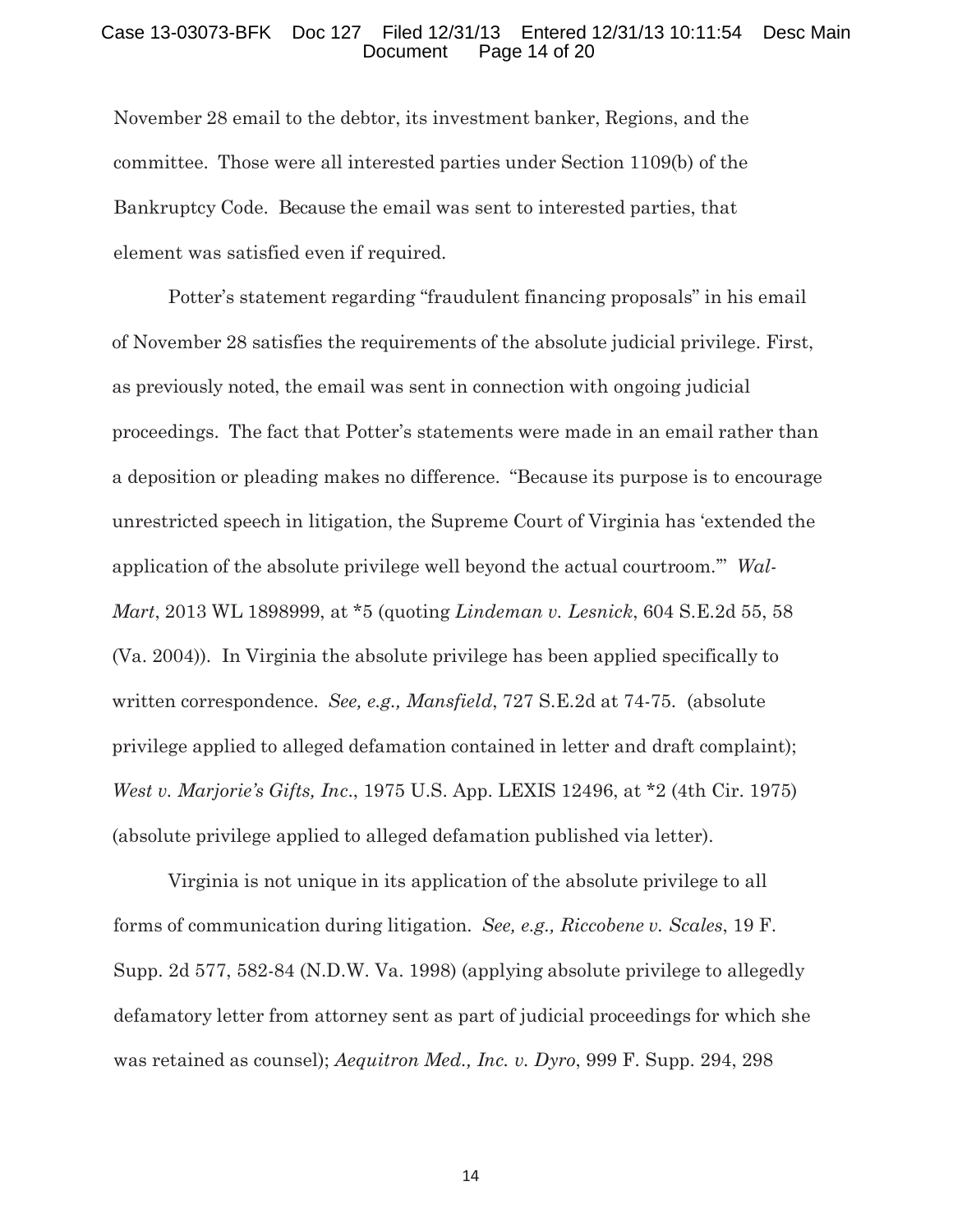# Case 13-03073-BFK Doc 127 Filed 12/31/13 Entered 12/31/13 10:11:54 Desc Main Page 15 of 20

(E.D.N.Y. 1998) ("[T]he absolute privilege attaches not only at the hearing or trial phase, but to every step of the proceeding in question, even if it is preliminary and/or investigatory . . . .") (citation omitted); *Lowenbraun v. Canary (In re Lowenbraun)*, 453 F.3d 314, 323 (6th Cir. 2006) (holding under Kentucky law that absolute privilege applied to protect bankruptcy trustee's oral statements to newspaper reporter).

Second, the challenged statements in Potter's November 28 email related to the pending judicial proceedings on their face. As one commentator on Virginia's application of the absolute privilege explains:

> [T]he second element, the requirement that the statement be "relevant and pertinent" to the proceeding, is usually quite straightforward. This is because the courts favor a liberal application of the rule, such that "the matter to which the privilege does not extend must be so palpably wanting in relation to the subject matter of the controversy that no reasonable man can doubt its irrelevancy and impropriety."

Irvine, *Exploring the Reach, supra*, at 554 (*quoting Massey v. Jones*, 28 S.E.2d 623 (Va. 1944)); *see also Katz v. Odin, Feldman & Pittleman, P.C.,* 332 F. Supp. 2d 909, 919 n.11 (E.D. Va. 2004) ("The absolute privilege applies only to statements relevant to the proceedings, but the concept of relevancy is to be 'liberally construed.'").

Potter's email opens by specifically referencing CBE's reconsideration motion and requesting CBE's counsel to send copies of two exhibits missing from the motion. The request was plainly relevant to Potter's assessment of CBE's reconsideration motion and in the context of the chapter 11 case and the § 363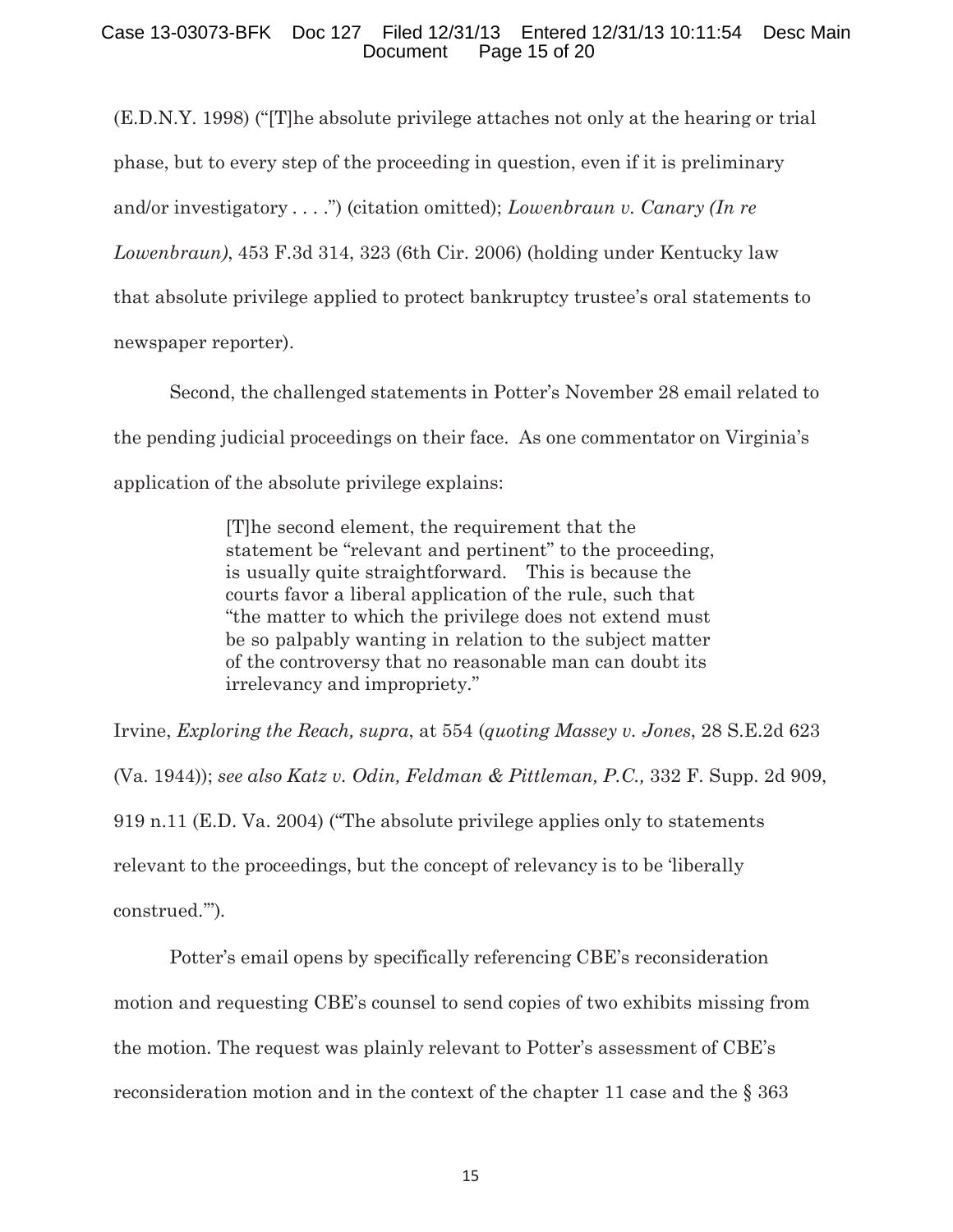# Case 13-03073-BFK Doc 127 Filed 12/31/13 Entered 12/31/13 10:11:54 Desc Main Page 16 of 20

sale. Because CBE's reconsideration motion specifically stated that its financing was in place, it cannot be said that Potter's cautioning Katz about his experience with "fraudulent financing proposals" was irrelevant, improper, or palpably unrelated to the proceeding. *See Massey v. Jones*, 28 S.E.2d at 627.6

# **FEDERAL PLEADING STANDARD**

The balance of the alleged defamatory statements claimed by CBE are

described in the Third-Party Complaint in full as follows:

Both prior to and after November 28, 2012, Pillsbury repeated and republished its false and defamatory statements and made additional malicious statements about CBE, PJ and Merthia to others, including William T. Carden, Sr.

Third-Party Complaint ¶ 76.

<u>.</u>

That portion of the complaint fails to satisfy the applicable federal pleading standard. To survive a motion to dismiss, a complaint must contain "sufficient factual matter, accepted as true, to state a claim to relief that is plausible on its face." *Ashcroft v. Iqbal*, 556 U.S. 662, 678 (2009) (citing *Bell Atl. Corp. v. Twombly*, 550 U.S. 544, 570 (2007)). A pleading that offers only "labels and conclusions" or a "formulaic recitation of the elements of a cause of action" will not suffice as adequate. *Twombly*, 550 U.S. at 555; *accord Nemet Chevrolet, Ltd. v.* 

<sup>6</sup> Pillsbury and Potter also argue that the statement is also non-actionable because it is, in fact, true and that truth is an absolute defense to claims of defamation and insulting words. *See, e.g., Rosenberg v. Mason*, 160 S.E. 190, 195 (Va. 1931) ("In Virginia both the truth and privilege are complete defenses in bar of any action for defamation, whether it be for common law slander or libel, or for insulting words[.]"); *Ebersole v. Kline-Perry*, No. 1:12cv26, 2013 WL 2286043, at \*4 (E.D. Va. May 23, 2013); *Goddard v. Protective Life Corp*., 82 F. Supp. 2d 545, 560 (E.D. Va. 2000). However, under the present record, the court is not prepared to and need not address whether the statements in Potter's email were true.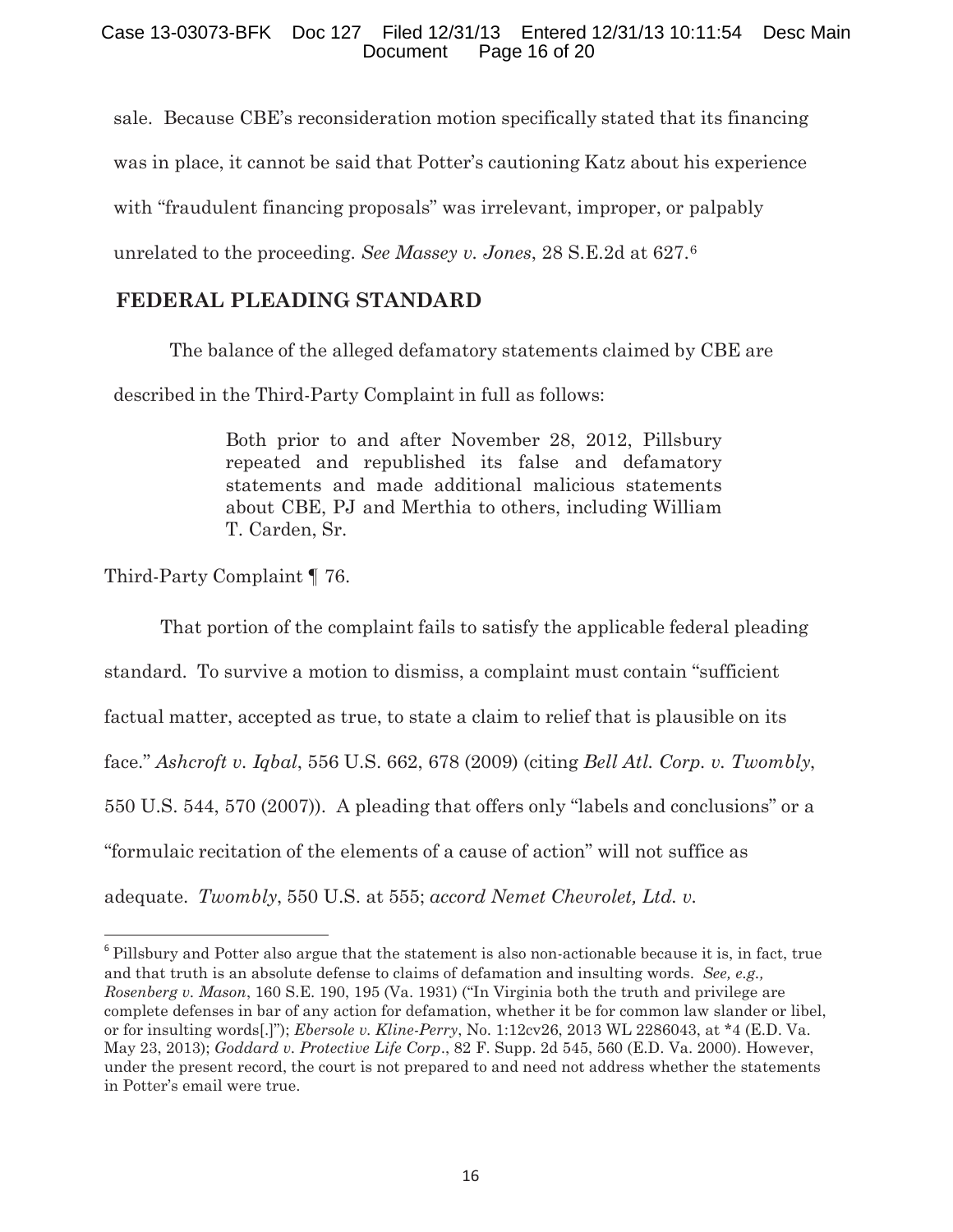#### Case 13-03073-BFK Doc 127 Filed 12/31/13 Entered 12/31/13 10:11:54 Desc Main Document Page 17 of 20

*Consumeraffairs.com, Inc*., 591 F.3d 250, 260 (4th Cir. 2009). Therefore, on a motion to dismiss, the court should disregard legal conclusions and determine whether the Third-Party Complaint has alleged sufficient facts to constitute a "plausible claim" for relief. *See Iqbal*, 556 U.S. at 678–79; *see also Nemet*, 591 F.3d at 253 ("[W]e need not accept the legal conclusions drawn from the facts, and we need not accept as true unwarranted inferences, unreasonable conclusions or arguments.")

CBE fails to provide a single fact to support its allegation that the statements made in Potter's November 28 email were repeated and republished "prior to and after November 28, 2012." Regardless, the absolute judicial privilege would apply to the same extent it applies to the November 28, 2012, email.<sup>7</sup>

Further, CBE fails to identify any "additional malicious statements" about it, whether by quotation, subject matter or speaker. The Third-Party Complaint cannot state a plausible claim for defamation when it does not identify any defamatory statements. *See, e.g., Skillstorm, Inc. v. Elec. Data Sys., LLC*, 666 F.

<u>.</u>

 $7$  The court notes that the Third-Party Complaint pleads that the words of Pillsbury and Potter tend to violence and breach of the peace because "[p]laintiff was humiliated, disgusted, angered and provoked by Pillsbury's insulting words." The insulting words statute in Virginia is Va. Code Ann. § 8.01-45, which provides that "all words shall be actionable which from their usual construction and common acceptance are construed as insults and tend to violence and breach of the peace." Disregarding the issue of how a corporation can be disgusted and angered, the court notes that the insulting words statute is likely inapplicable under the facts pled. A Virginia court has recently stated that "for Virginia Code § 8.01–45 to be actionable the words must be conveyed face to face or in such manner as to incite an immediate breach of the peace. This result is supported by the reasoning that our insulting words statute is largely subsumed by defamation. *Allen & Rocks, Inc. v. Dowell*, 252 Va. 439, 443, 477 S.E.2d 741, 743 (1996) (noting the cause of action for insulting words has largely been assimilated into defamation claims)…." *Hotung v. Hotung*, 85 Va. Cir. 241 (Va. Cir. Ct. 2012). The court has already found that privilege is a defense to a defamation claim. The court further notes the Virginia Supreme Court's decision in *Rosenberg v. Mason*, 160 S.E. 190, 195 (Va. 1931) ("In Virginia both the truth and privilege are complete defenses in bar of any action for defamation, whether it be for common law slander or libel, or for insulting words[.]")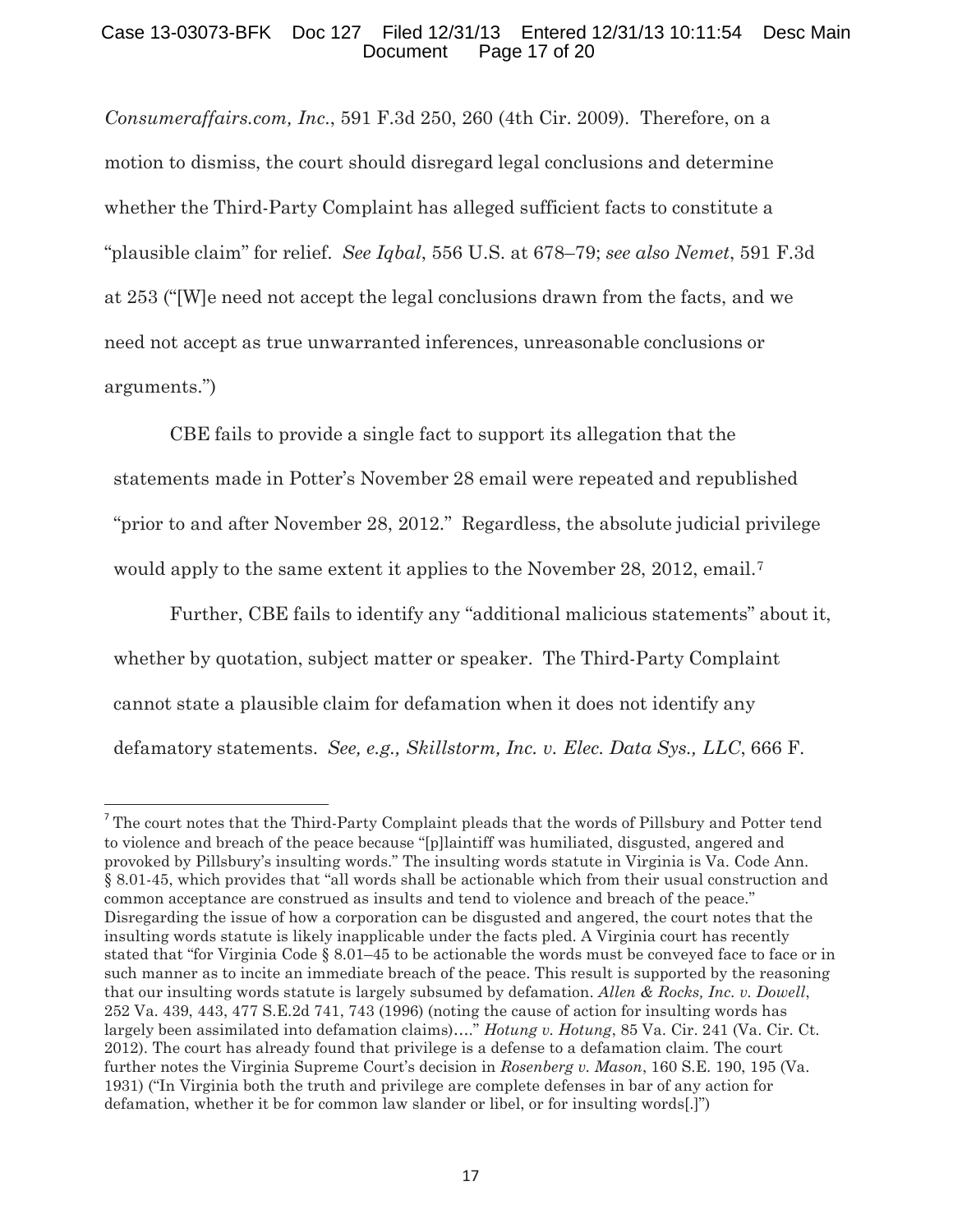#### Case 13-03073-BFK Doc 127 Filed 12/31/13 Entered 12/31/13 10:11:54 Desc Main Page 18 of 20

Supp. 2d 610, 620 (E.D. Va. 2009) (claim insufficiently pled where plaintiff did not identify a speaker, the substance of the statement, when it was made or why it was defamatory and alleged no facts that would make it plausible); *accord Wolf v. Fed. Nat'l Mortgage Ass'n*, 830 F. Supp. 2d 153, 168 (W.D. Va. 2011) (dismissing claim where plaintiff failed to plead sufficient facts to make out claim for defamation), *aff'd*, 512 F. App'x 336 (4th Cir. 2013); *Cruz v. Marchetto*, 2012 WL 4513484, at \*4 (S.D.N.Y. Oct. 1, 2012); *Yost v. City of Charleston*, 2009 WL 4162274, at \*4 (D.S.C. Nov. 24, 2009).

The Third-Party Complaint is equally devoid of statements by Potter or anyone else at Pillsbury concerning PJ or Merthia Haynie. Regardless, neither of those individuals is a party to this adversary proceeding, and CBE lacks standing to prosecute an alleged defamation claim for the Haynies. *See The Gazette, Inc, v. Harris*, 325 S.E. 2d 713,738 (Va. 1985).

In sum, paragraph 76 of the Third-Party Complaint is inadequate to overcome Pillsbury and Potter's motion to dismiss counts VII and VIII of the Third-Party Complaint.

#### **CONCLUSION**

For the reasons stated, the court finds that the absolute judicial privilege applies to Potter's November 8, 2012, email to Katz and that CBE's Third-Party Complaint fails to adequately allege any other facts sufficient to sustain an action for defamation or insulting words. The court's ruling applies to Counts VII and VIII of the original Third-Party Complaint as well as to Counts VI and VII of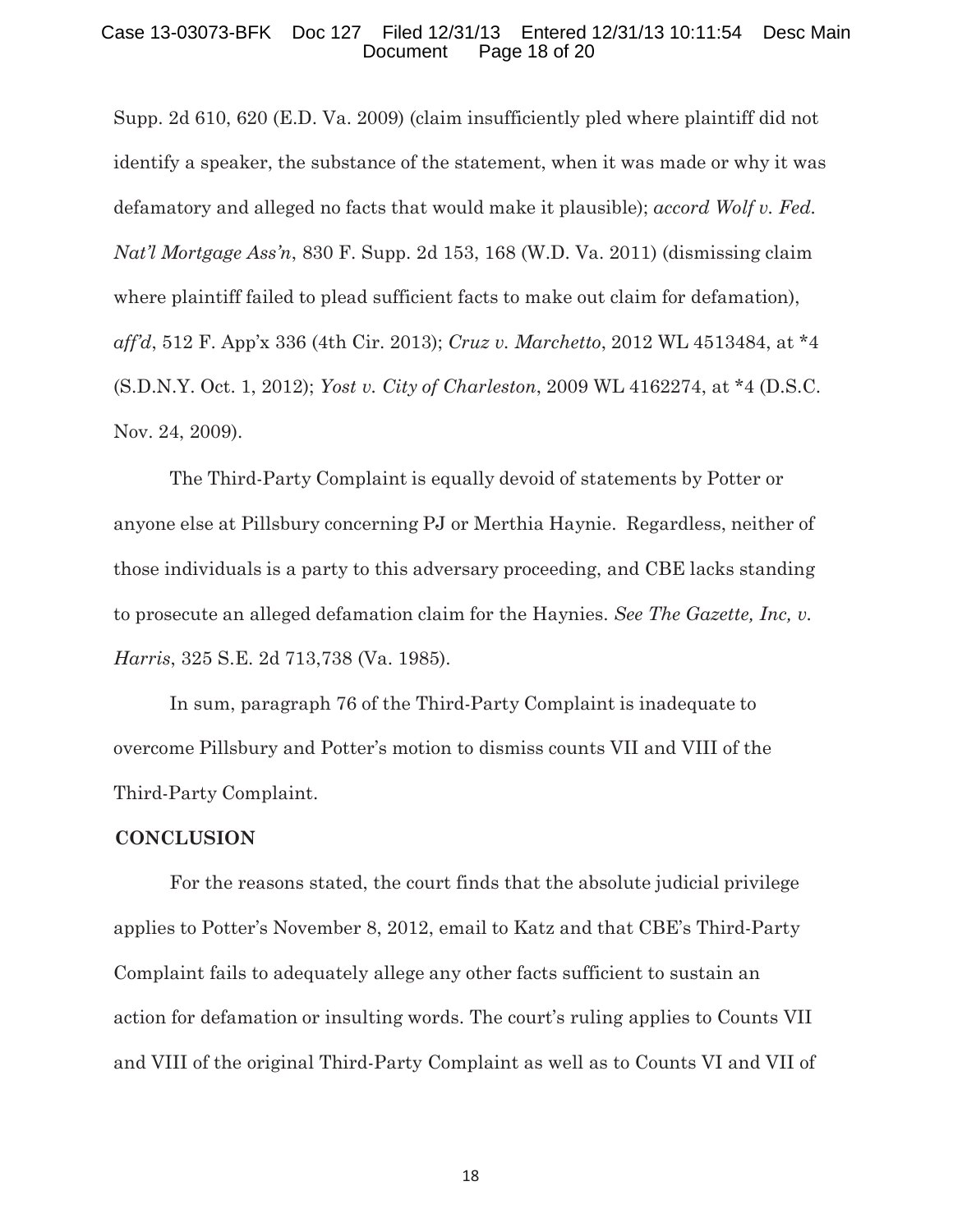# Case 13-03073-BFK Doc 127 Filed 12/31/13 Entered 12/31/13 10:11:54 Desc Main Page 19 of 20

the Amended Third-Party Complaint. Because the Amended Third-Party Complaint was filed after CBE had notice of the basis for the motion to dismiss Counts VII and VIII, and because the Amended Third-Party Complaint does not raise new grounds or arguments on the issues presently before the court, the court finds that the analysis contained herein is equally applicable to Counts VI and VII of the Amended Complaint, and those counts will be dismissed with prejudice as well.

A separate order will be entered.

Signed: December 30, 2013 /s/ Douglas O. Tice Jr. Douglas O. Tice Jr. United States Bankruptcy Judge

Copies to:

Jerry Lane Hall Pillsbury Winthrop Shaw Pittman LLP 2300 N Street, N.W. Washington, DC 20037

Steven S. Biss Law Office of Steven S. Biss 300 West Main Street Suite 102 Charlottesville, VA 22903

William A. Broscious Kepley Broscious & Biggs, PLC 2211 Pump Road Richmond, VA 23233

Jonathan W. Jordan King & Spalding 1180 Peachtree Street Atlanta, GA 30309

Entered on docket: Dec 31, 2013